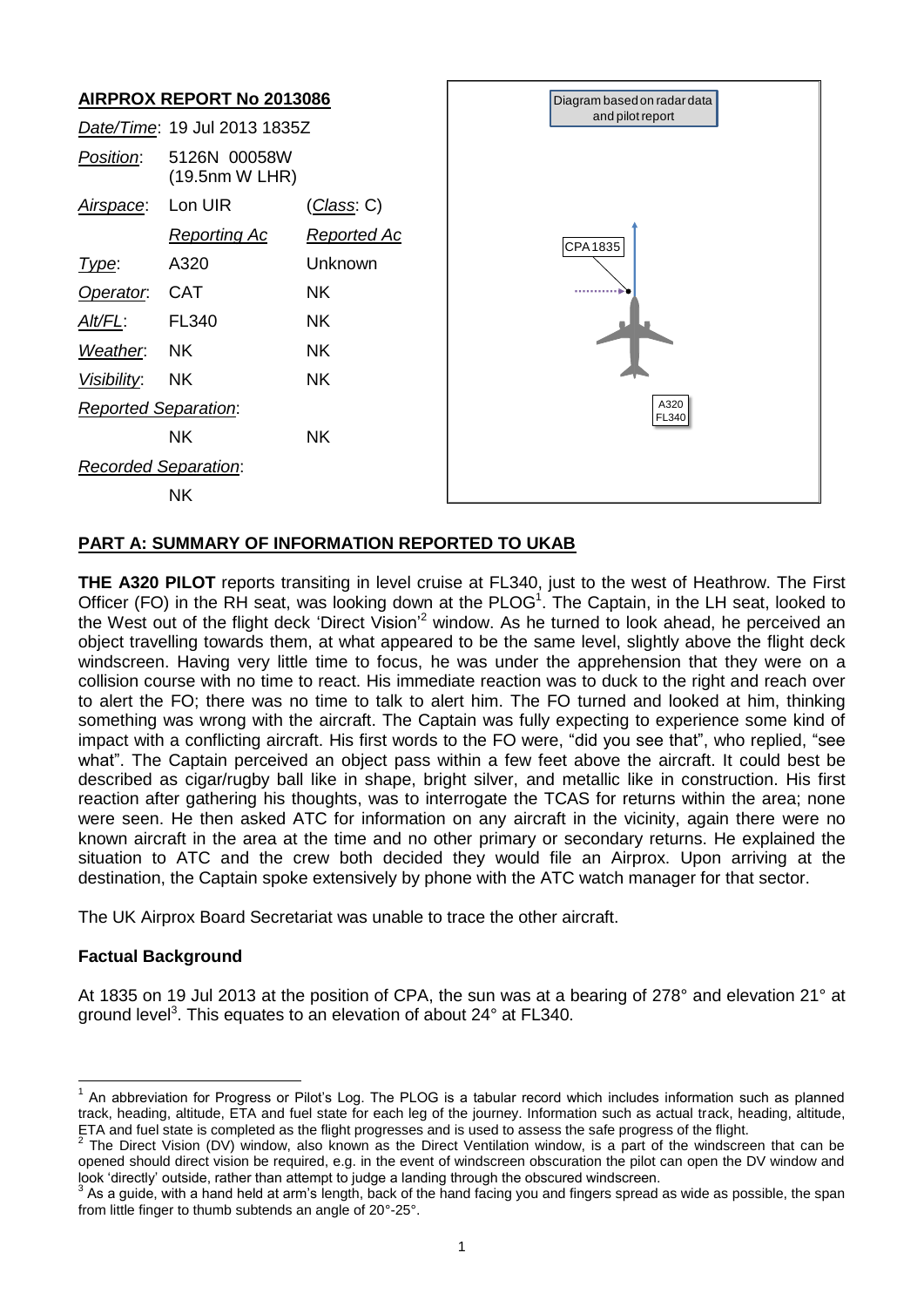# **Analysis and Investigation**

# **CAA ATSI**

The incident was reported to have occurred at approximately 1835, 19.5nm to the West of London Heathrow at FL340. The A320 pilot was operating under IFR in receipt of a Radar Control Service from London Control. CAA ATSI had access to area radar recording, together with the written report from the A320 pilot and the NATS Ltd investigation report.

The estimated viewing aspect through the DV window is shown at Figure 1 below.



Figure 1: LH DV window Viewing Aspect

At the time of the reported occurrence (1835:22) the radar recording was filtered to show aircraft operating within the level band FL320 and FL390 along with unknown primary contacts, these have been circled red in Figure 2 below.



Figure 2: Swanwick MRT at 1835:22

An unknown primary contact was recorded in A320's 10 o'clock at a range of 2.2nm. This contact first appeared on the radar at 1828:53, in the vicinity of the village of Eling, approximately 30nm West of Heathrow. The unknown contact routed West and landed at White Waltham at 1846. This was identified as being a Tiger Moth aircraft which was operating at low-level and was eliminated from the investigation.